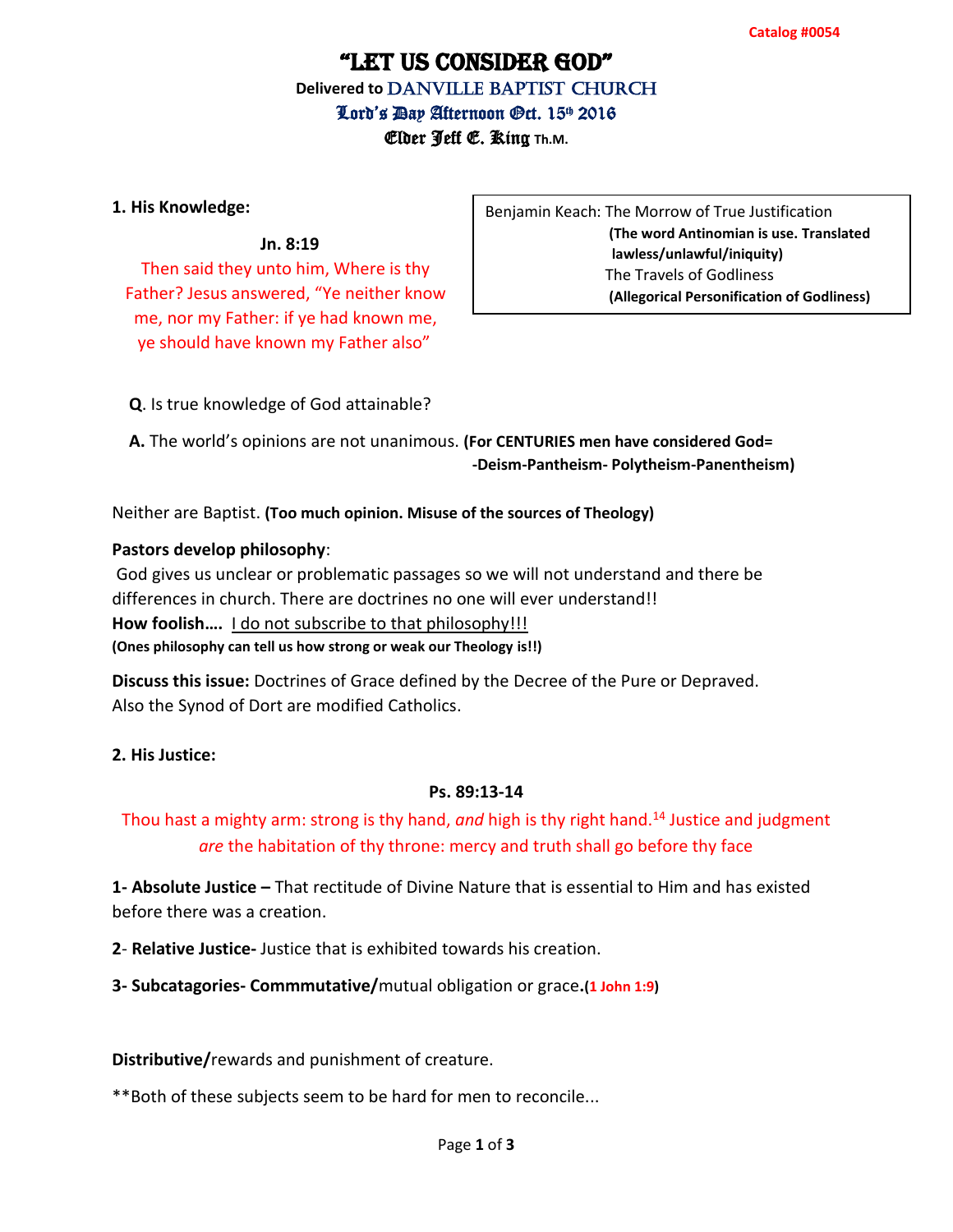# "Let us consider god" **Delivered to DANVILLE BAPTIST CHURCH** Lord's *Day* Afternoon *Oct. 15th 2016* Elder Jeff E. King **Th.M.**

#### **A Ky. Theologian**:

"The Justice of God differs in no respect from this attribute as seen among his rational creatures."

**Difference** is in the execution of Justice; not in Justice itself...

#### **Our issues:**

 **A.** Lack of understanding how important the importance of Reasoning is!! (Not the Ultimate Authority- **Rationalist=** Kant-Descartes-Spinoza)

- Paul warns of vain philosophy (**Col. 2:8**) not **all** philosophy is vain!!

-There is no well-defined consensus about polity and doctrine among true Baptist.-

- **B.** Lack of knowledge of God's Word.
	- Spinoza (Benedict) asserted he had a clear concept of God as a triangle. This philosophy promised its disciples an absolute knowledge of the Divine essence. Spinoza tried to perfect geometric epistemology. His most famous student is Albert Einstein

-This point is apparently deficient in Baptist pulpits today.-

**C.** A disregard for the beatitude "Pure in Heart"

**Doctrinally** we will have problems when **His knowledge** & **His Justice** are not understood.

#### **Specific:**

#### **What does this mean, "a false profession"?**

"Let the righteous smite me, it shall be a kindness; and let him reprove me, it shall be an excellent oil which shall not break my head."- **Psalm 141:5**

There's not a STRONGER INDICATION of a person unreconciled to God **than the unwillingness to receive reproof.**

There are different view offered to us concerning the Kingdom of God…

One view is: {K. of G.} is one and {K. of S.} are distinct!!

This causes disciples to consider this is a question: Should we destroy those that are lost?